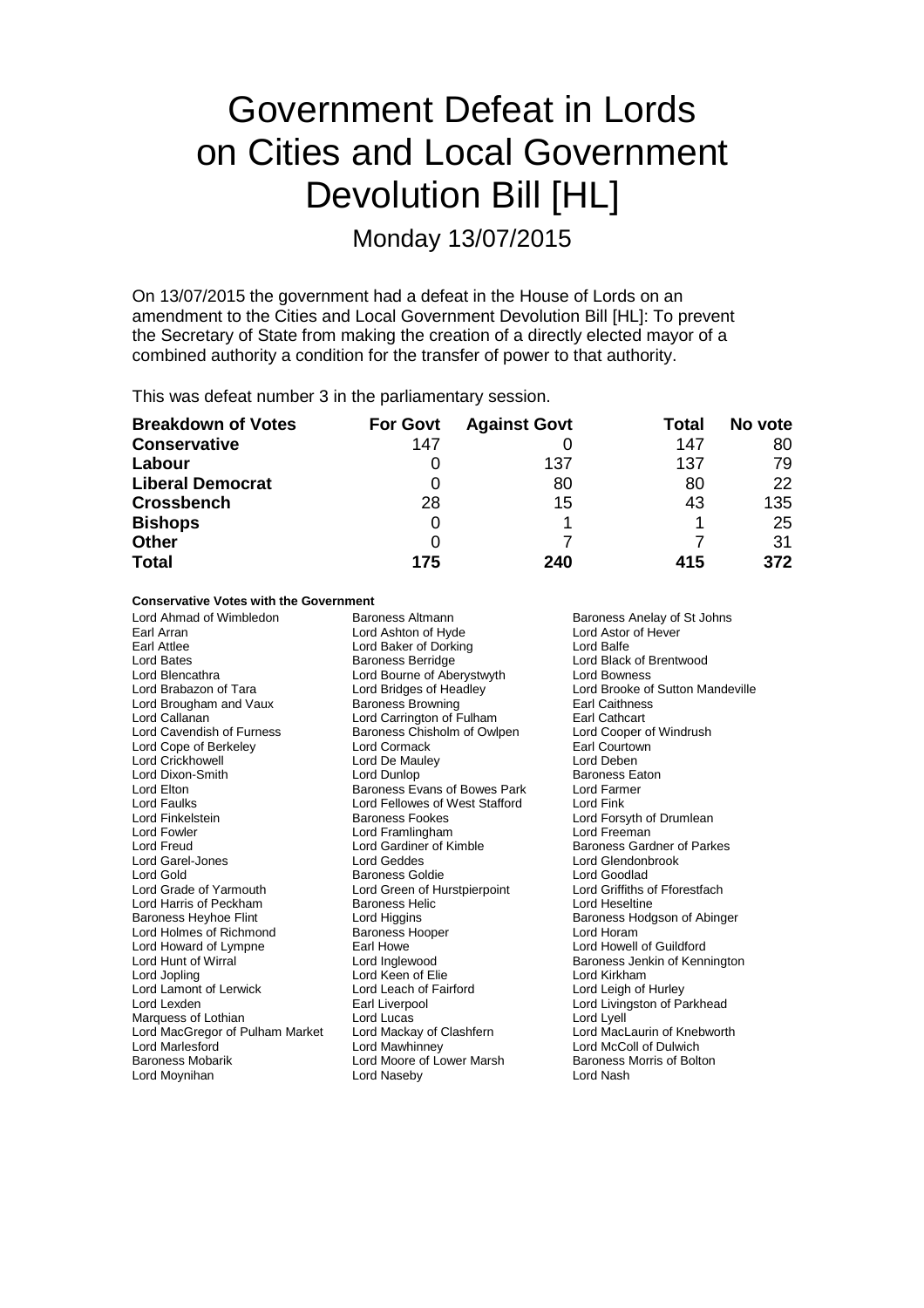- Baroness Neville-Jones **Baroness Nextle-Rolfe** Baroness Newlove<br>Baroness Noakes **Baroness Lord Northbrook Baroness Newlove** Baroness Noakes Baroness Noakes **Lord Northbrook** Lord Norton of Louth<br>Baroness O'Cathain **Baroness Oppenheim-Barnes** Lord Palumbo Baroness O'Cathain **Baroness Oppenheim-Barnes** Lord Palum<br>Lord Patten Lord Popen Baroness Perry of Southwark Lord Popen Lord Patten **Baroness Perry of Southwark**<br>
Lord Prior of Brampton **Baroness Rawlings** Lord Sanderson of Bowden Lord Sassoon<br>
Lord Selverness Security of Selverness Security of Selverness Security of Selverness Security of Selverness Se<br>
Lord Selverness And Selverness Security of Selverness Security of Selve Baroness Shackleton of Belgravia Baroness Sharples<br>
Baroness Shephard of Northwold Lord Sherbourne of Didsbury Baroness Shields Baroness Shephard of Northwold Lord Sherbourne of Didsbury Baroness Shephard of Northwold Lord Shields Cord Shi<br>Earl Shields Spicer Earl Shrewsbury Lord Skelmersdale Lord Spicer<br>
Baroness Stedman-Scott Baroness Stowell of Beeston Lord Strathclyde Baroness Stedman-Scott Baroness Stowell of Beeston Lord Strathclyd<br>
Lord Suri Lord Cord Taylor of Holbeach Lord Trefgarne Viscount Trenchard Lord True Lord Tugendhat Viscount Ullswater Baroness Verma Lord Wakeham Lord Waldegrave of North Hill **Baroness Warsi** End Wasserman<br>Baroness Wheatcroft **Baroness Williams of Trafford** Viscount Younger of Leckie
	- Baroness Rawlings **Lord Ryder of Wensum**<br>
	Lord Sassoon Baroness Seccombe Earl Selkirk of Douglas<br>
	Earl Selsdon<br>
	Earl Scheikh<br>
	Lord Sheikh<br>
	Lord Sheikh Lord Taylor of Holbeach Lord Trefgarne<br>
	Lord True<br>
	Lord Tugendhat Baroness Williams of Trafford
- 

### **Conservative Votes against the Government**

### **Labour Votes with the Government**

# **Labour Votes against the Government**

Lord Bassam of Brighton Baroness Bill<br>
Lord Borrie Baroness Baroness Bill Lord Campbell-Savours Lord Carter of Coles<br>
Lord Christopher Lord Clark of Windermere Lord Clinton-Davis Lord Collins of Highbury<br>
Lord Cunningham of Felling Lord Davies of Oldham Lord Desai  $\overline{\phantom{a}}$  Baroness Donaghy<br>Baroness Drake **Baroness** Lord Dubs Lord Faulkner of Worcester Lord Foster of Bishop Auckland<br>Baroness Golding Care Lord Gordon of Strathblane Baroness Henig<br>Baroness Henig Baroness Hilton of Eggardon<br>Baroness Hollis of Heigham Lord Howarth of Newport Baroness Liddell of Coatdyke<br>
Baroness Lister of Burtersett Lord Lympne Baroness Prosser Baroness Quin Lord Rea<br>
Lord Rea baroness Rebuck Lord Rowlands **Baroness Royall of Blaisdon**<br>
Baroness Sherlock **Baroness Royall** Viscount Simon Baroness Thornton and Lord Touhig<br>
Lord Tunnicliffe and Lord Turnberg Baroness Wheeler **Lord Whitty**<br>
Lord Wills<br>
Lord Winston

Baroness Armstrong of Hill Top Lord Bach<br>Baroness Billingham Baroness Blackstone Lord Bradley **Lord Brookman**<br>
Lord Carter of Coles **Lord Cashman** Lord Christopher **Lord Clark of Windermere** Lord Clarke of Hampstead<br>
Lord Clinton-Davis **Lord Collins of Highbury** Baroness Crawley Lord Cunningham of Felling Lord Davies of Oldham Baroness Dean of Thornton-le-Fylde<br>Lord Desai Baroness Donaghy Lord Donoughue Baroness Drake **Lord Dubs** Lord Dubs Baroness Farrington of Ribbleton<br>
Lord Faulkner of Worcester Lord Foster of Bishop Auckland Baroness Gale Baroness Golding **Lord Gordon of Strathblane** Baroness Gould of Potternewton<br>
Lord Grantchester **Baroness Could of Potternewton** Lord Grantchester Lord Griffiths of Burry Port Lord Grocott Lord Harris of Haringey<br>
Lord Haskel (Lord Haughey Lord Hart of Chilton **Lord Haskel** Lord Haughey Lord Haughey<br>Lord Haworth **Lord Haughey Communist Communist Communist** Baroness Healy of Primrose Hill Lord Haworth **Baroness Hayter of Kentish Town** Baroness Henig<br>Baroness Henig **Baroness Hilton of Eggardon** Lord Hollick Baroness Hollis of Heigham Lord Howarth of Newport Baroness Howells of St Davids<br>
Lord Howie of Troon Lord Hughes of Woodside Lord Hunt of Kings Heath Lord Howie of Troon **Lord Hughes of Woodside** Modes and Hunt of Kings Heath<br>
Lord Irvine of Lairg **Contains Hart Contains Heath**<br>
Bart Contains Heath Bart Baroness Jones of Whitchurch Lord Irvine of Lairg **Baroness Jay of Paddington** Baroness<br>
Lord Jones **Cones Cones Cones Cones Cones Cones Cones** Cones Lord Judd Lord Jones Lord Jordan Lord Judd Baroness Kennedy of Cradley Lord Kennedy of Southwark Baroness King of Bow<br>
Lord Kinnock Baroness Kinnock of Holyhead Lord Knight of Weymouth Baroness Kinnock of Holyhead Lord Knight<br>Lord Lea of Crondall Lord Lennie Baroness Lawrence of Clarendon Lord Lea of Crondall Lord Lennie<br>
Baroness Liddell of Coatdyke Lord Liddle Lidde Lord Linsey Baroness Lister of Burtersett Lord Lympne Lord Macdonald of Tradeston Lord MacKenzie of Culkein **Baroness Mallalieu** Baroness Massey of Darwen<br>
Lord Maxton **Baroness McDonagh**<br>
Lord McAvoy **Communist Communist Caroness McDonagh** Lord Maxton **Maxton** Lord McAvoy **Baroness McDonagh**<br>
Lord McFall of Alcluith **Baroness McIntosh of Hudnall** Lord Mendelsohn Baroness McIntosh of Hudnall Lord Mendels<br>
Lord Monks<br>
Lord Moonie Lord Mitchell Lord Monks Lord Moonie Paramess Morgan of Ely Lord Morgan Card Morgan Lord Morris of Aberavoness Morgan Lord Morris of Aberavoness Nye<br>Baroness Morris of Yardley Lord Morris of Handsworth Charless Nye Baroness Morris of Yardley Lord Morris of Handsworth Baroness Nye Lord Patel of Blackburn Lord Pendry Cord Pendry Baroness Pitk<br>
Lord Plant of Highfield Lord Ponsonby of Shulbrede Lord Prescott Lord Plant of Highfield<br>
Lord Ponsonby of Shulbrede Lord Prescot<br>
Baroness Prosser Baroness Quin<br>
Lord Radice Baroness Rebuck Lord Reid of Cardowan<br>
Lord Rooker<br>
Lord Rosser Lord Richard **Lord Rooker** Lord Rooker **Lord Rooker** Lord Rosser<br>
Lord Rowlands **Lord Rooker Baroness Rovall of Blaisdon** Baroness Scotland of Asthal Viscount Simon Baroness Smith of Basildon<br>
Lord Soley<br>
Lord Stevenson of Balmacara Baroness Smith of Gilmorehill Lord Soley<br>Lord Stevenson of Balmacara<br>Lord Stone of Blackheath Baroness Symons of Vernham Dean Lord Taylor of Blackburn Baroness Symons of Vernham Dean Lord Taylor of I<br>Lord Toubig Lord Triesman Lord Tunnicliffe Turnberg Lord Turnberg Baroness Turner of Camden<br>
Lord Watson of Invergowrie Lord West of Spithead<br>
Lord Watson of Invergowrie Lord West of Spithead Lord Watson of Invergowrie Lord West of Spit<br>
Lord Whitty Cord West of Spithead Lord Wills Lord Winston Lord Wood of Anfield Lord Young of Norwood Green